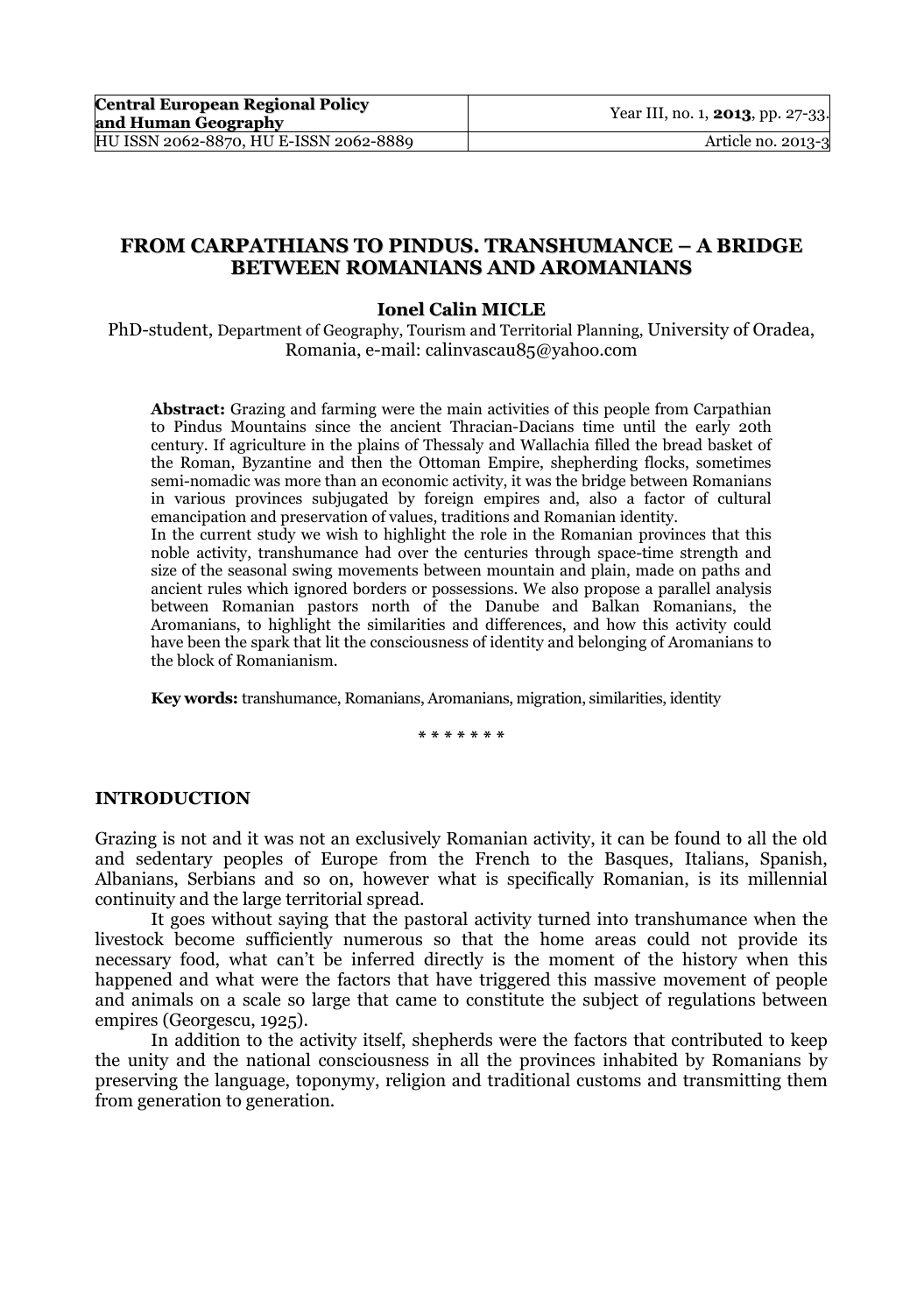### **METHODOLOGY**

This study is based on bibliographic study and on the research of documents from medieval times to interwar and recent times in which we found evidence of some foreign travelers about Romanian regions and about the countries in the Balkans inhabited by Aromanians, historical maps, studies about transhumance of some researchers from various fields from historical to linguistic or ethnography. It is also based on a field research made in the Mărginimea Sibiului and Brasov areas, two centers of radiation of this phenomenon from the Carpathians until Pannonian Plain, Silesia, Balkan Mountains to the Caucasus.

# **THE HISTORY OF SHEPHERDING AND TRANSHUMANCE AT ROMANIANS AND AROMANIANS**

Regarding the age of shepherding, which developed in close connection with the agriculture, it seems that it dates from the time of the ancient Thracian-Dacian tribes, determined on the basis of archaeological discoveries and ancient inscriptions found in Dobrudja, related to the economic exchange between the Dacians and the Greek cities of the Black Sea coast. This occupation is also attested during the Roman occupation (Ghelase, 1971). The age of this activity is also proven by the fact that the old name of "*Vlach*", given both to Romanians and to Aromanians, became to be considered as equivalent to or synonymous with that of "*pastor*" (Capidan, 2010).

The shepherding continuity in Roman times is also proven by the fact that all important terms related to grazing and herd like "wool", "sheep" and "whistle" are of Latin origin (Meteș, 1925). In addition to these terms, seniority is attested by passages toponymy across the Danube1 as "*sheep ford*" (Dragomir, 1938).

Simon Mehedinti (1943) reveals that even Traian's Column has pastoral scenes of the Dacians. He believes that the transhumance was first concentrated in the Transylvanian Plateau and only in safe historical periods it extended towards the periphery of Carpathians. As a core area of the birth of this phenomenon, he indicates Retezat Mountains as the oldest pastoral area of Romania. Also in his work, quoting Nicholas Bethlen Count of 1662, we find that most of the revenues of the Hungarian nobles were based on the Transylvanian shepherds.

Evidence for the medieval period are more numerous both for Romanians and Aromanians, Romanian transhumance related references appear especially in the Hungarian chronicles, which were trying to induce even the idea that Romanians are a people of nomadic shepherds that come from south of the Danube after the Hungarians, while about Aromanian pastors in the Balkans wrote the Byzantine chroniclers, who described them as a fickle nation of nomads and savages but recognizing their bravery and rebellious spirit (Capidan, 1927).

Transhumance had an important role in maintaining the unity of Romanian ethnolinguistic, and an important place in the Romanian popular creation. Many folk songs of pastoral life inspiration also appear in the oral tradition of Aromanians (Densușianu, 1922).

According to written historical sources it seems that the most flourishing period of this phenomenon was at the end of the eighteenth century and the first half of the nineteenth century, a period that saw a great flowering of transhumance and related industries such as textile and dairy products and expanding trade and markets (Dragomir, 1938).

After 1920, transhumance knew a continuous decline because of the war period and because the shepeherds had to limitate their activity to the national territory but also because

l

<sup>1</sup> Such sheep fords were located at Bechet, Giurgiu, Olteniţa, Călărași and Hârșova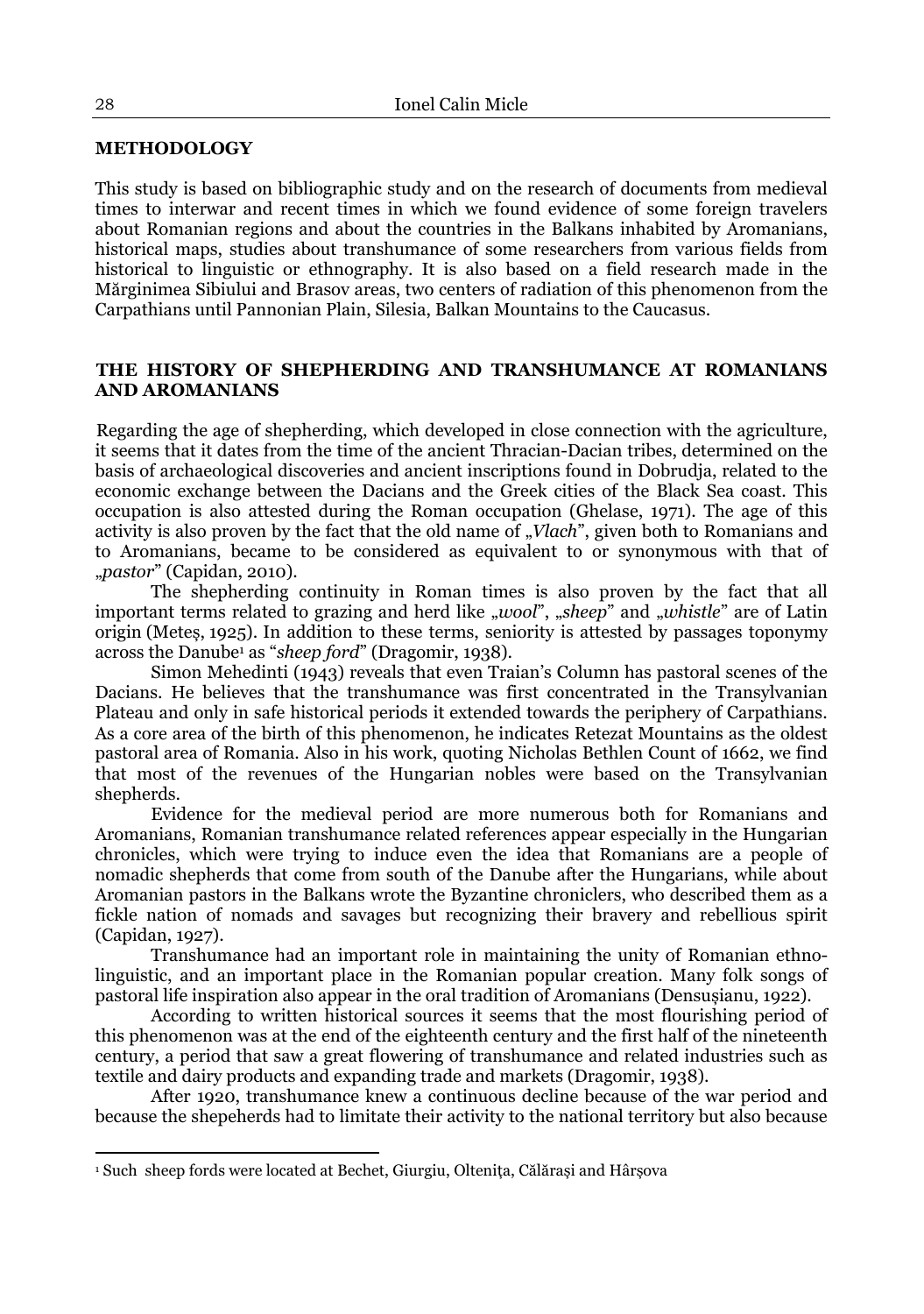the graze areas were taken out of the pastoral use and converted into cultivated land. The most difficult situation occurred in the first years of communist period when the flock were dramaticly reduced by the politics of forced collectivization.

The transhumance was even forbidden between 1952 and 1955, being again stimulated between 1965 and 1989, when the shepeherds used to be one of the few milionaires of Socialist Romania (Drăgănescu, 1998).

Nowadays, transhumance is an endangered activity because of the decline of wool price, the European agricultural policy, sometimes restrictive, requiring aberant standards, aging of rural population and the lack of interest from young people for such occupation, seen as difficult and considerated suitable just for old people (Figure 1).



**Figure 1** Romanian shepherd and his flocks from Hateg region

Source: http://gazetavaii.ro/diverse/oieritul-meserie-pe-cale-de-disparitie/

# **TRANSHUMANCE'S CAUSES AND VECTORS**

Transhumance has its origins in mountainous areas where environmental conditions and soil quality do not permit farming and also because the climatic conditions and slope inclination and fragmentation, so the only remaining viable economic activity remains shepherding.

At an inicial phase, in which livestock are small, they are grown locally on the village's estate. In a next phase, with the growing of livestock, when they can not be fed on pastures on the village's estate, the distance at which they arrive increase, this beeing the intermediate stage between a local shepherding and the transhumance, namely the swing between a summer and a winter grazing region, generating secondary establishments as târle (sort of huts) in the plain regions and mountain sheepfolds.

Transhumance was favored by the increasing demand for diary products supplied by sheepfold, the emergence of new markets, periods of relative peace and socio-political privileges and the exemption of some grazing fees abroad, especially in the Romanian Principalities (Dragomir, 1938).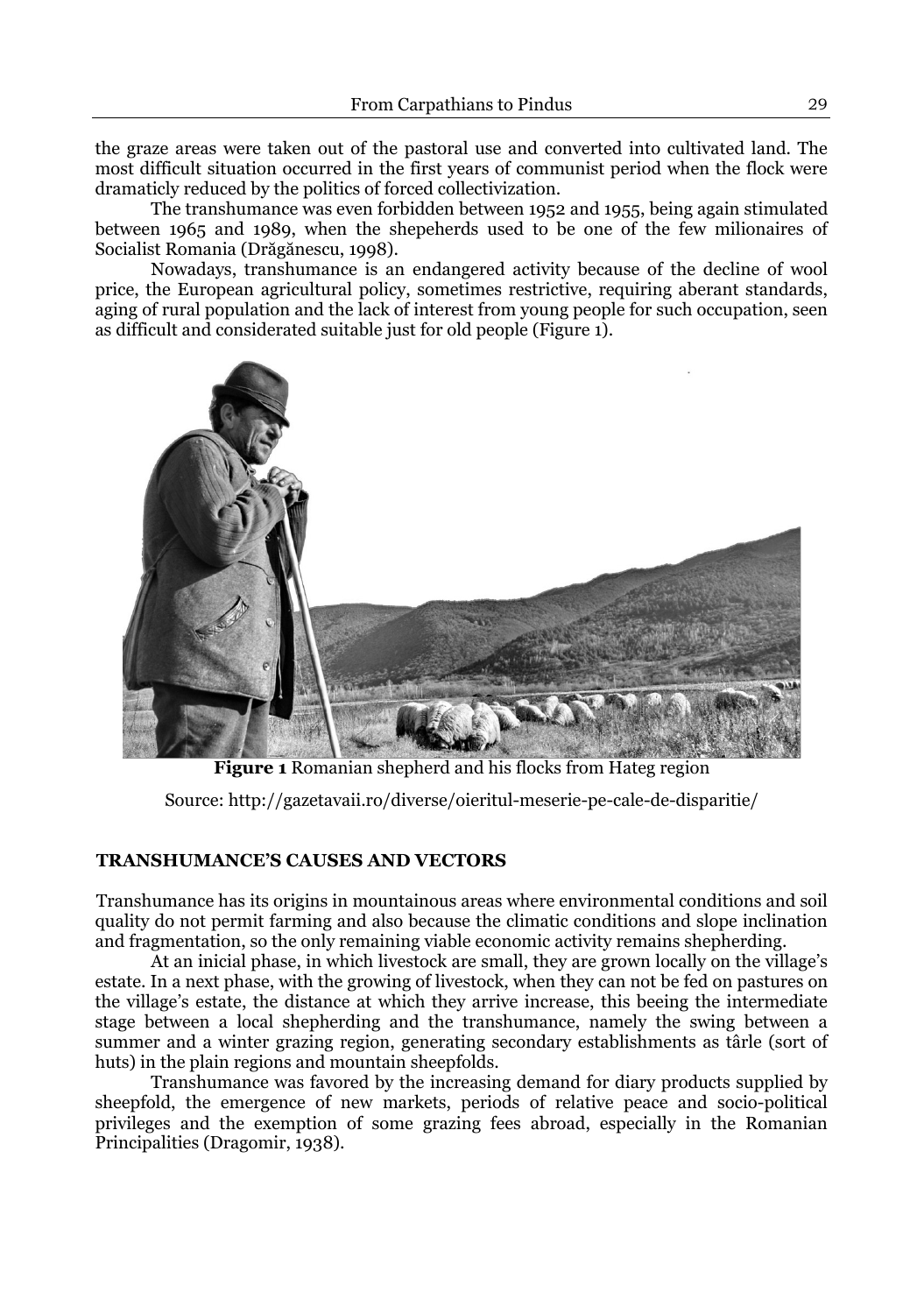Generally, transhumance routes followed the radial valleys system from the water castles of the Carpathians, the Balkans and Pindus Mountains in all directions.

Shepherds were the factors that contributed to the advancement of Romanian culture and Orthdox spirituality by many donations made everywhere they passed through, and come later to help the strengthening of Romanian element in the former Romanian provinces occupied by foreign powers, especially in Dobrogea (Meteș, 1925).

## **SIMILARITIES AND DIFFERENCES BETWEEN ROMANIAN AND AROMANIAN TRANSHUMANCE**

Both branches of the north-Danubian Romanians (Daco-Romanians) and the south-Danubian Romanians (Aromanians) shows that they have practiced transhumance since antiquity, as attested by written sources and oral tradition and shepherd terms inherited by them from Latin.

The points of contact between the two branches of Romanian and Aromanian shepherds were Balkan Mountains and Tisza Plain, sometimes even Dobrudja.

The existence of nuclei of origin for both Romanian pastor branches, in Central Carpathian depressions and mountain area for Romanians (areas of Săcele, Brașov, Covasna and Vrancea) and Pind-Gramos Mountains for Aromanians (areas of Samarina, Vlahoclisura, Gramoște, Corcea, Veria, Grebena etc.).

Romanian shepherds from the area of Mărginimea Sibiului and Bran-Rucar-Săcele wintered mainly in the Danube meadow and marches in Dobrudja, sometimes directed toward Moldova and even to the Crimea, while Aroamanand were heading especially towards the Plain of Thessaly and Meglen Plain in Greece or Muzaquia Plane in Albania. For summer pastures, Romanians preferred the Carpathians, the Balkans or the Caucasus Mountains while Aromanians bound for Pindos Mountains, Epirus or Dinaric Mountains till Istria (Figure 2).

Fixed Dates for climbing and descended from the mountain, that coincided with the religious holidays of St. Demetrius and St. George. (Capidan, 2010). Type of organization and association between cattle owners, "the *celnic*" at Aromanian shepherds and the "the păcurar" at Romanians, had similar functions.

Both are suppliers of products for the Ottoman Empire and more than that, assured significant funds for treasury of Turkey, Austria and Principalities of transit taxes to taxes paid as rent for pastures of entire mountains because these pastors had huge herds. Ion Ionescu de la Brad mentions only Dobrogea in 1850 over a million sheep and Capidan gives us for the year 1936, the number of 150,000 sheeps only for the Aromanian common Gramoştea in Greece.

Occurrence of synergistic point routes like fairs, huts, tents - future villages and cities. It is well known that Mocanii from the Sibiu Surroundings founded permanent settlements in Wallachia and Dobrudja, where another time came with their flocks, they bought land and became large landowners and became sedentary there (Georgescu, 1925), as did the Aromanians, which have founded settlements in Thessaly plain, becoming farmers.

Another similarity is the existence of places and routes of transhumance kept from generation to generation, like trodden paths of history, some shared between the two branches such as the Balkan Mountains and the Tisza Plain.

The main difference between Romanians and Aromanians is that, at Romanians there was only transhumance, while at the Aromanians with transhumance nomadic pastoralism is also met (Figure 3).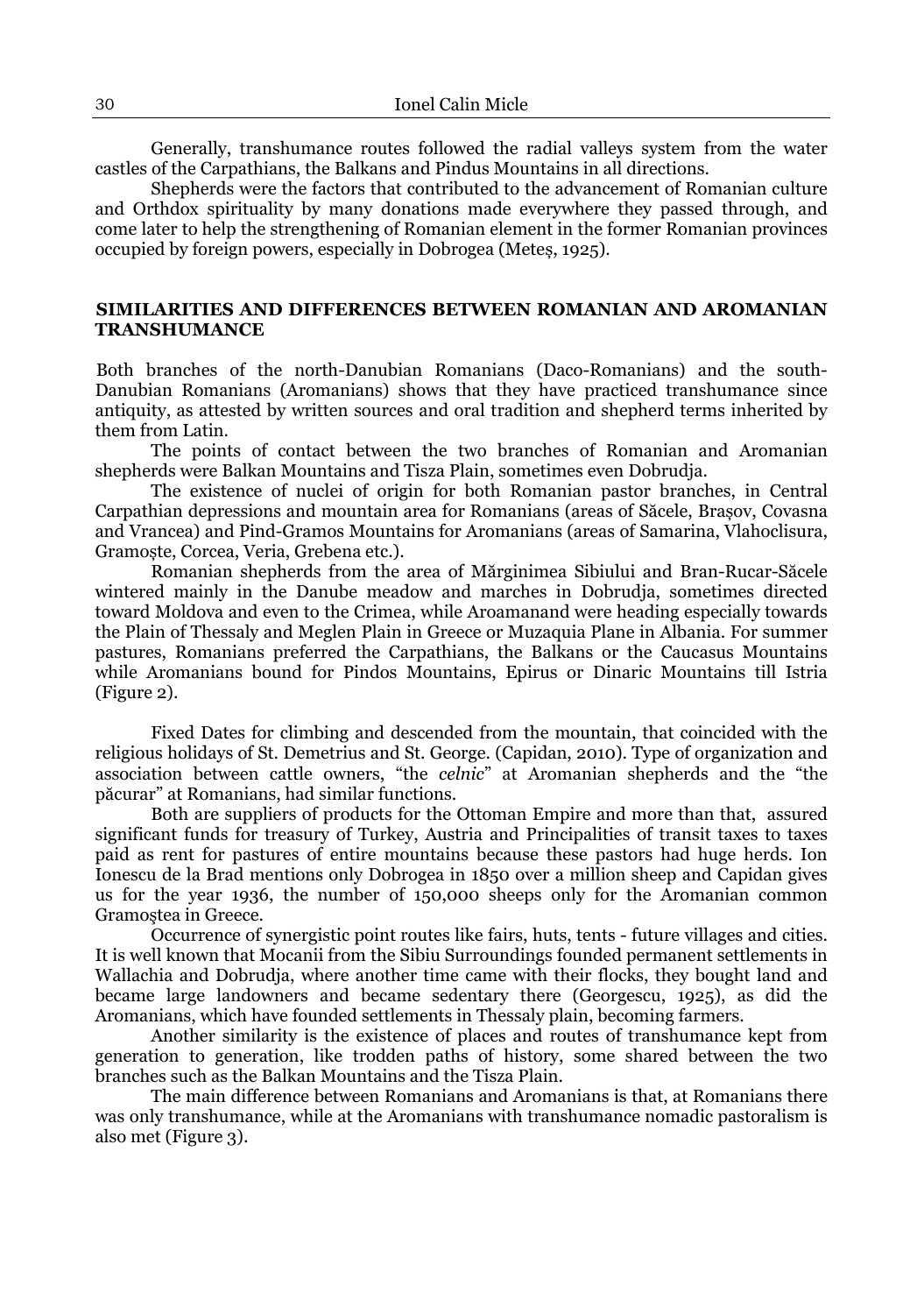

**Figure 2** Directions of Romanian and Aromanian transhumance in 18<sup>th</sup> and 19<sup>th</sup> centuries

Source: Drăgănescu, 1998



Figure 3 The nomadic shepherding of Aromanians in the Balkans in 19<sup>th</sup> cenrury Source: http://www.proiectavdhela.ro/index.php?pag=media&id\_prod=27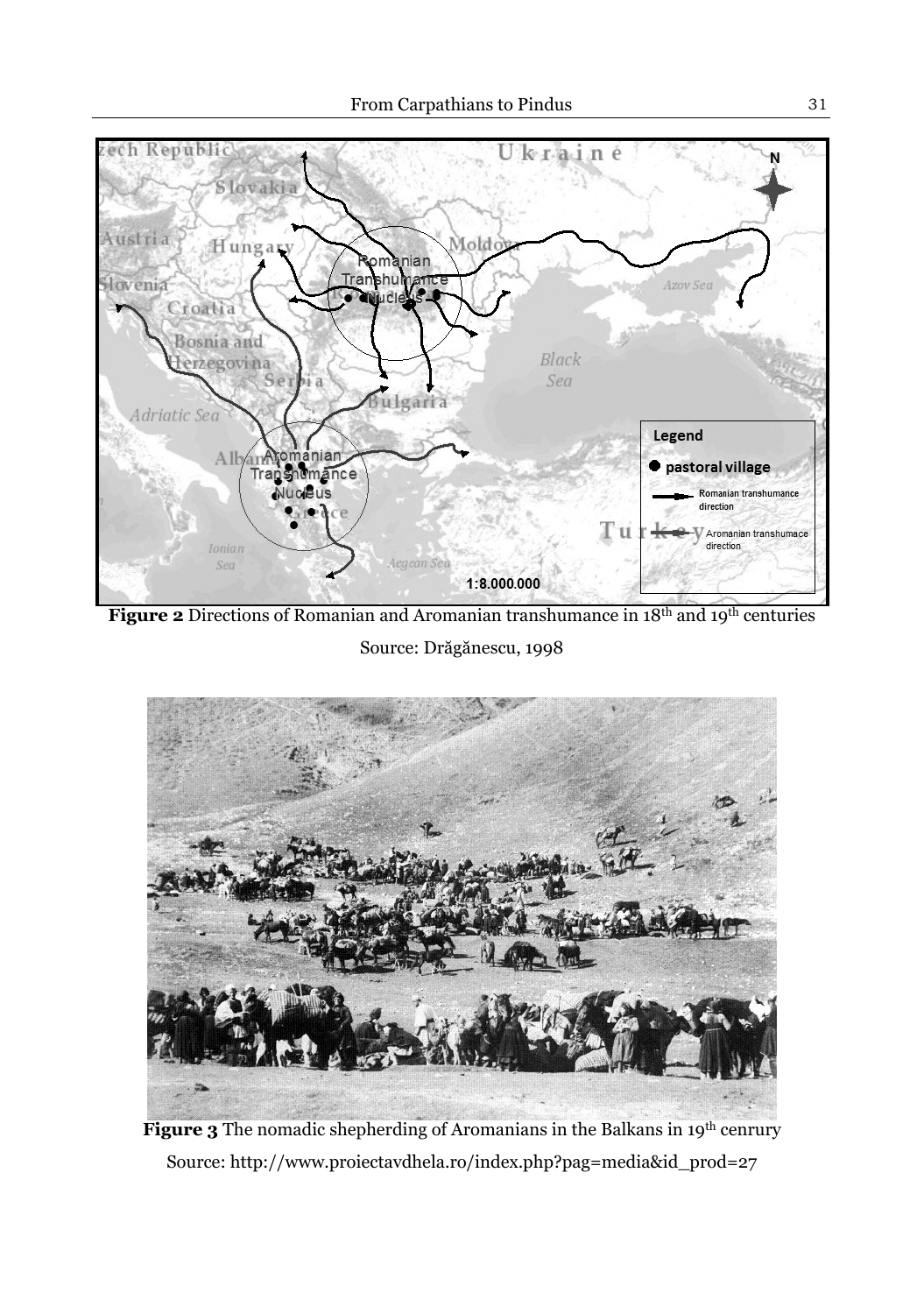If in the Romanian's case, we have no historical evidence about nomadism, transhumance being the only shape, in the case of the Aromanians, especially the Farsherot branch; it looks like there was a predilection for nomadic life (Capidan, 1927).

Another difference is that in the case of Romanians, the main house was in lower regions and the secondary residence in the mountain area, while for Aromanians the main house was in the mountain and in the plain they were living in tents or in rented homes, this being called a reversed transhumance (Capidan, 2010).

Although the organization and association of owners of herds was almost identical between Romanians and Aromanians, however, in situations when products obtained from them had to be valued, the Romanian shepherds and sold more on their own or to intermediaries, while in the case of Aromanians, the sale was made directly and collective, never individual, following that the celnic gave to each owner the money according to the number of herds of animals that he had, thus obtaining a better price (Capidan, 2010).

### **CONCLUSIONS AND DEBATES**

Community living material and spiritual traditions of the Romanians in all provinces inhabited by them, the territorial unity consciousness, language and aspirations steadfast in the path of ancient Dacia, formed by centuries of Ottoman rule, the lines of force which ensured the continuity of the Romanian people and therefore the ascendancy to fully achieve full unity state. (Duciu, 1995)

Although the Romanians and the Aromanians were separated by centuries of history and large geographic areas, the transhumance was the element that has maintained in the contatct between them, helping to keep alive the Aromanian consciousness identity that they belong to the great family of the Oriental Romanity.

 In their pastoral journey, both Romanians and Aromanians, crossing different countries, coming in contact with all the people in this part of Europe, they spread the Romanian culture but also were a shift factor when they returned to their native lands, being influenced by other cultures too. This observation of new territories, allowed them to see what is offered and what is required on various markets, helping them to develop their business flair, so that the pastors began to focus on trade too, getting among the richest and influential people, many arriving to be dignitaries with important functions.

By keeping the unity of the Romanian language and culture, by their religiosity and donations to monasteries, churches and schools, transhumance pastors have been a key factor in the spreading of culture within the territories inhabited by Romanians and Aromanians, and saving this activity today, is more than an act of economic rescue of an ancestral activity, it is an act of saving the national cultural heritage.